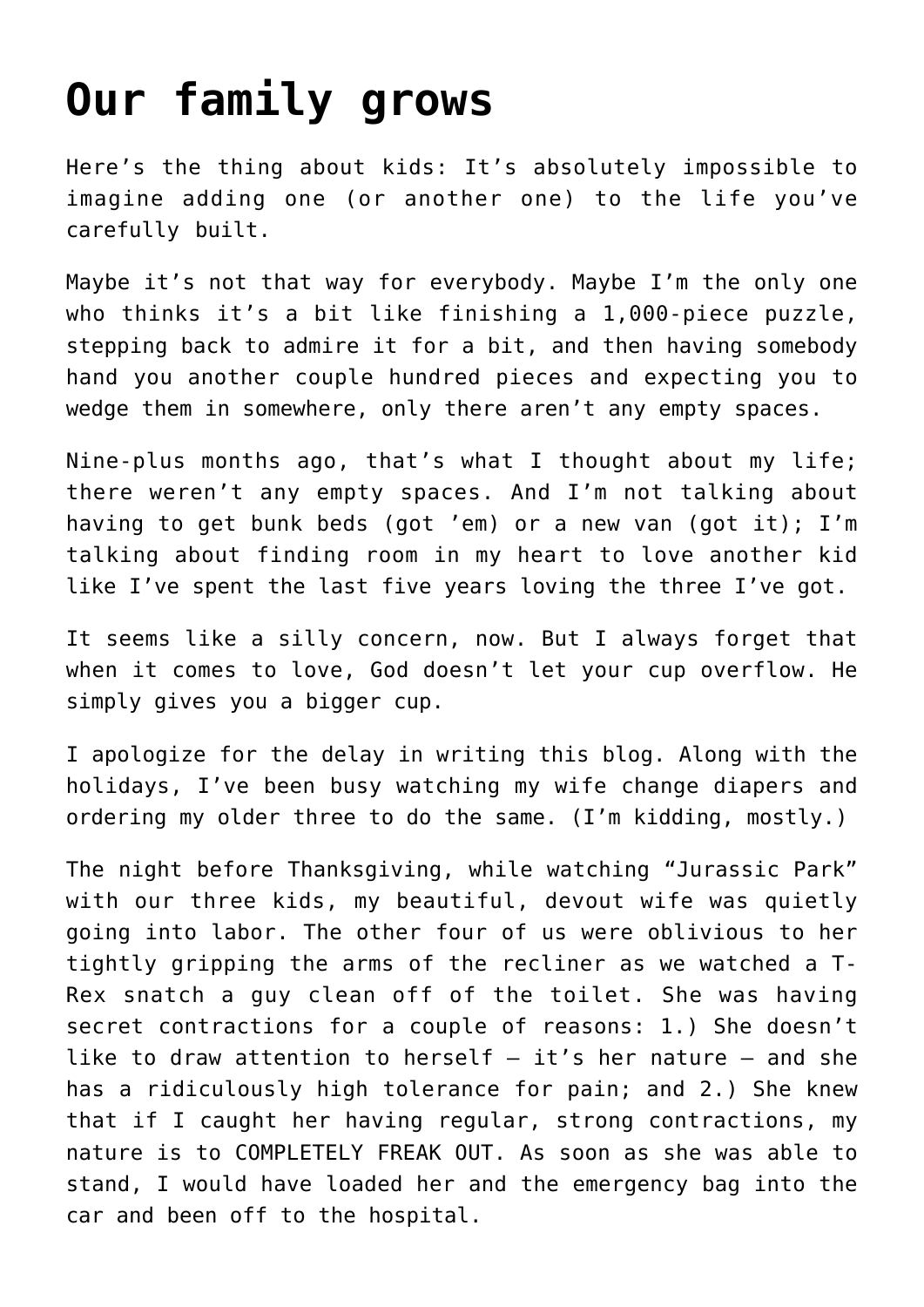It was only when she unassumingly excused herself from the movie so that she could go lie down upstairs that I caught on. (Red flag raised: She never goes upstairs to lie down at 7 p.m. unless she's supremely ill or about to have a baby.) She immediately declined my invitation (fine, invitations) to go to the hospital and labored long and hard at home.

My job was to time the contractions. I wasn't great at this job, because apparently just counting minutes and not seconds is the wrong thing to do. Guessing and estimating also don't cut it. Luckily, my youngest son, Jacob (the 5-year-old, the cute one) was there to hold his mom's hand during her "retractions."

But, in my defense, my head was elsewhere. See, despite having nine months to prepare for this blessed occasion, we had yet to choose a name in case the doctor handed us a boy. (We had pretty much pinned down a girl's name the day before after much negotiating.)

This being the fourth labor I've gone through (not including my own — hi mom!), I've picked up a few things. With Olivia, our beautiful, overachieving 12-year-old, I learned not to speed on the way to the hospital, because the bumps in the road feel significantly worse at 90 mph than they do at 55. Also, while ice chips are soothing for a woman about to deliver a nearly 9-pound baby, shoving them in her face while she's pushing isn't advised. I also learned to answer the following question posted by most doctors to most new dads: "I can see the head. Dad, do you want to take a look?" Then, 12 years ago, with Olivia, I was caught up in the excitement and headed down to where only the doctors and nurses should be allowed. That lesson was learned the hard way, and it was a mistake I did not repeat with any subsequent children, during whose deliveries I stayed, uh, north of the border.

But here's what I learned while my wife was lying in our bed as her body excruciatingly prepared itself for the delivery of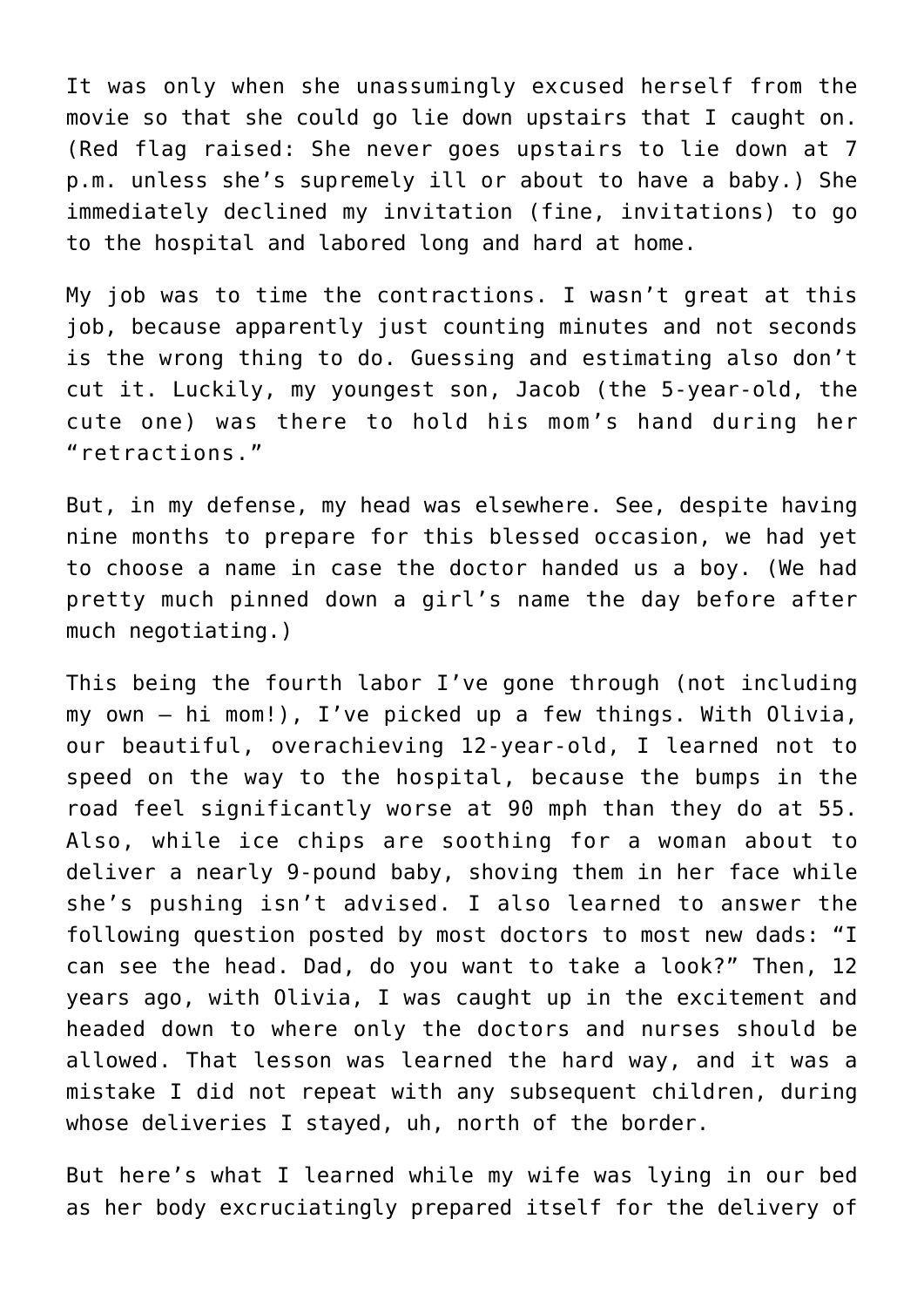our fourth child: No matter how much it's bothering you, between brutal contractions is not the time to pester her about the fact that a boy name has yet to be chosen. It would have been wise to fight that urge, and if God blesses us with a No. 5, it is advice I will probably heed.

Here was the problem with the boy name: I had my heart set on a girl's name and tactfully negotiated its usage. But in order to secure those rights, I surrendered my stake in the boy's name, which was down to two choices: one I liked very much and Adam. Sorry, Adams of the world. It's not that I don't like your name; it's just that I didn't want to name my son your name. I hope you understand.

Eventually (and slowly — bumps in the road hurt) we made it to the hospital. Because she is the most amazing woman I know, my wife was nearly 8 centimeters dilated by the time we got to the hospital. While she always forgoes the epidural, there was no time for pain medicine of any kind. Ice chips were only given when asked.

And despite the prayers of Olivia (the 12-year-old, the sweet one) for a sister, for the third time in a row, our amazing doctor handed my wife a baby boy. Because of course. And while I can't be certain of this, I'm pretty sure that if we had a boy's name picked out and not a girl's name, Olivia would have gotten her sister. God has a sense of humor.

So after the nine-month mystery was over and we realized another boy had joined our family, I spent a very awkward 30 seconds looking at my wife and son and thinking, "Please not Adam." (Sorry again, Adams).

And my wife said to me, "Let's go with Dominic."

And so Dominic Francis Warden was born early on Thanksgiving morning, and immediately, again, my concerns about having enough love for another child were wiped away.